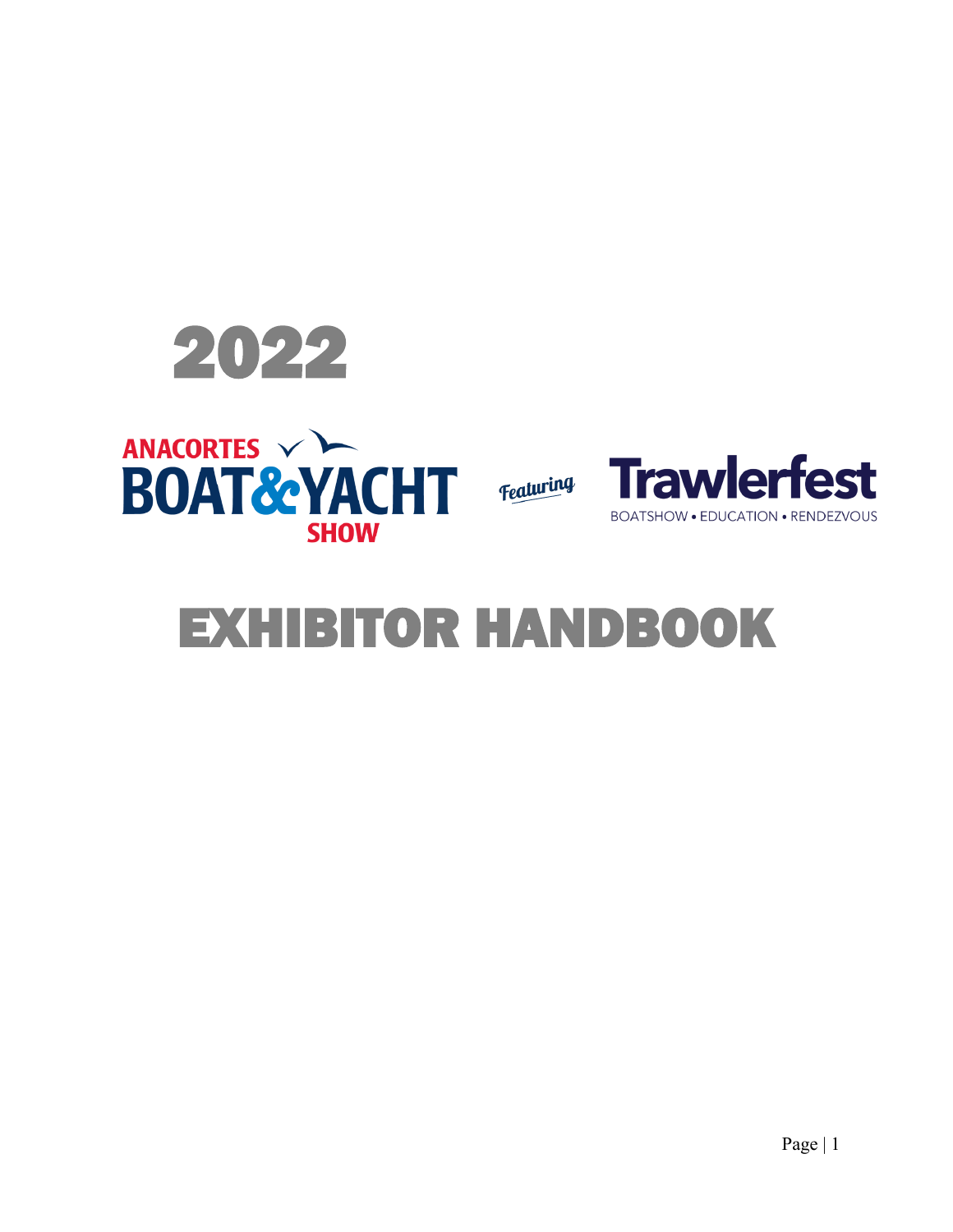# **TABLE OF CONTENTS**

| I.  |                                                                                                                                                                                                                                                                                                                                                                                                     |
|-----|-----------------------------------------------------------------------------------------------------------------------------------------------------------------------------------------------------------------------------------------------------------------------------------------------------------------------------------------------------------------------------------------------------|
| II. | <b>Marine-Oriented Products</b><br>Sublet & Combined Exhibits<br><b>Boats on Display</b><br><b>Access to Boats</b><br>Demonstrations<br>Sound<br>Fenders and Lines<br>Power to Boats<br><b>Staying Aboard Overnight</b>                                                                                                                                                                             |
| Ш.  | Tent Booth Specifications<br>Marine-Oriented Products Only<br><b>Character Of Exhibits</b><br>Partitions & Aisle Obstructions<br>Signs: Exhibitor Identification and Pricing<br>Music<br>Food & Beverage<br>Distribution of Literature & Giveaways<br><b>Insurance Endorsement</b><br>Move-In<br>Move-Out<br><b>Business License</b><br>Security<br><b>Exhibitor Badges</b><br><b>Guest Tickets</b> |
| IV. |                                                                                                                                                                                                                                                                                                                                                                                                     |
| V.  | <b>Guest Tickets Order Form</b><br><b>Exhibitor Badge Order Form</b><br><b>Electrical Order Form</b>                                                                                                                                                                                                                                                                                                |
| VI. |                                                                                                                                                                                                                                                                                                                                                                                                     |

The Exhibitor Handbook is also available online at www.anacortesboatandyachtshow.com/exhibit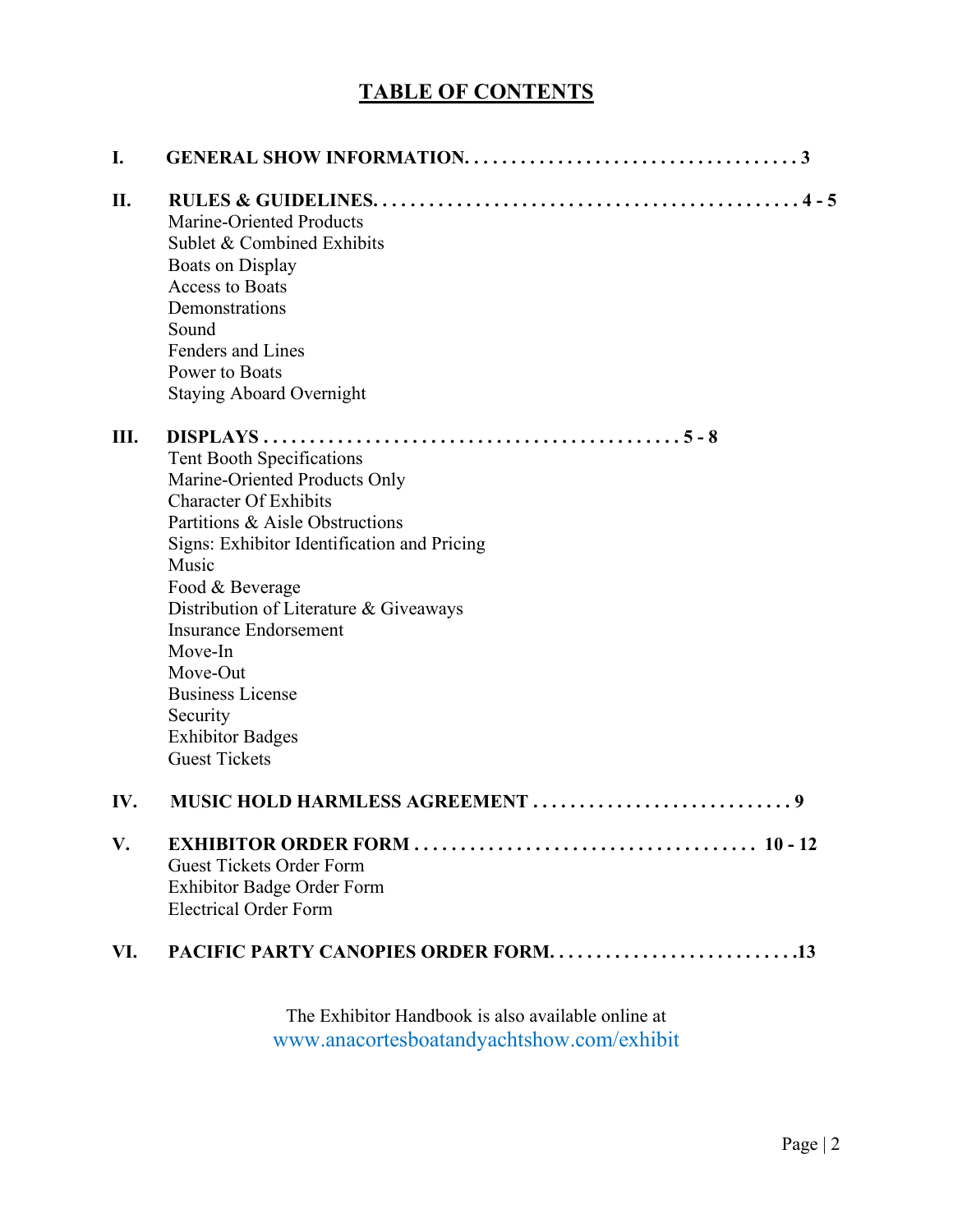## **I. GENERAL SHOW INFORMATION**

| <b>LOCATION</b>           | Cap Sante Marina, Anacortes, WA                                                                                                                                                                                 |
|---------------------------|-----------------------------------------------------------------------------------------------------------------------------------------------------------------------------------------------------------------|
| <b>SHOW DATES</b>         | May 19 (Thursday) $-$<br>May 21 (Saturday), 2022                                                                                                                                                                |
| <b>SHOW HOURS</b>         | 10 a.m. $-6$ p.m. Daily                                                                                                                                                                                         |
| <b>TICKET INFORMATION</b> | Adults:<br>\$12<br>Children 17 & Under:<br>Free with paid Adult                                                                                                                                                 |
| <b>SHOW MANAGEMENT</b>    | Northwest Marine Trade Association<br>1900 N. Northlake Way, Ste. #233, Seattle, WA 98103<br>Main Office: (206) 634-0911 tel (206) 632-0078 fax<br>Boat Show Director: Katie McPhail<br>Email: katiemc@nmta.net |
|                           | Anacortes Chamber of Commerce<br>819 Commercial Ave, Anacortes, WA 98221<br>Main Office: (360) 293-7911<br>President: Jessica Kiser<br>Email: jessica@anacortes.org                                             |
| <b>TENT RENTAL</b>        | Pacific Party Canopies<br>445 Pease Road, Burlington, WA 98233<br>(360) 707-2115 tel (360) 707-0414 fax<br>E-mail: jill@pacificpartycanopies.com                                                                |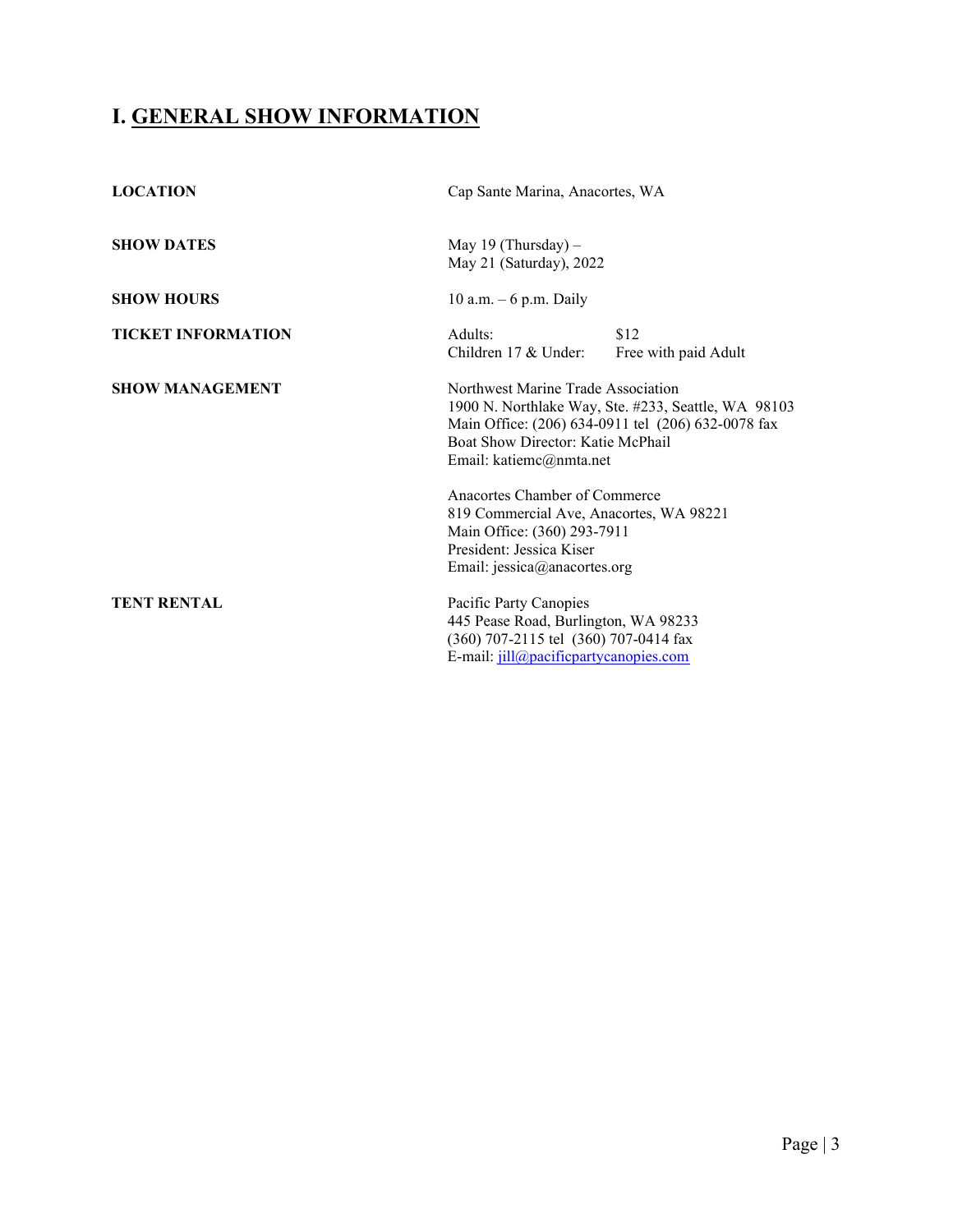## **II. RULES AND GUIDELINES**

#### **1. MARINE RELATED EXHIBIT & NO SUBLETTING OF EXHIBIT SPACE:**

- a) MARINE- ORIENTED PRODUCTS ONLY: The Anacortes Boat Show Committee has established a policy that only marine-oriented products can be displayed. This means that such items as campers, snow equipment, snowmobiles, automobiles, real estate (other than marine-oriented projects), and time share vacations will not be permitted in the show without approval of the Anacortes Boat Show Committee or its designee. Displays must have ample orientation; "pictures, brochures, samples, etc." showing application to the recreational marine industry.
- b) NO SUBLETTING: Applicant agrees not to lease or sublease any portion of the assigned space to another individual or company with or without consideration.
- c) NOT ANCILLARY: Applicant agrees not to allow use of any portion of the assigned space for another individual or company that is auxiliary to, related to or secondary to the applicant.
- d) SUBTERFUGE: Applicant agrees not to intentionally misrepresent the true nature of the use of any portion of the assigned space.

#### **PRIZE/RAFFLE BOXES NOT DIRECTLY AFFILIATED WITH AN EXHIBITOR WILL BE CONSIDERED A "SUBLET OF SPACE" AND REMOVED IMMEDIATELY. ALL PRIZE/RAFFLE BOXES MUST BE PRE-APPROVED BY THE BOAT SHOW DIRECTOR OR DESIGNEE.**

**2. BOATS ON DISPLAY:** Both new and brokerage boats will be displayed. Make Model and Year of manufacture will be included on the boat list.

**3. ACCESS TO BOATS:** Exhibitors shall provide a safe access from dock to boats. If access is constructed, the construction shall be safe and constructed in a professional manner. Steps shall extend no more than three (3) feet onto the dock. Float height is 16"-20" off the water.

**4. DEMONSTRATIONS:** Demonstration or movement of boats is only permitted during the Show if preapproved for sea trials from show management. No running of boat engines is permitted during the hours the Show is open to the public unless preapproved for sea trials. Accessory exhibitors who demonstrate their products must organize the demonstration areas within the exhibitor's space so as not to interfere with any aisle traffic. The demonstration table/area must be placed a minimum of two (2) feet from the aisle line.

**5. SOUND:** Exhibitors are asked to monitor their own booths to be sure the noise levels from demonstrations or video systems are kept to a minimum and does not interfere with others. The use of sound systems or equipment producing sound is an exception to the rule, not a right. The Anacortes Boat Show Committee or its designee reserves the right to determine at what point the sound interferes with others and must be discontinued. Video equipment must be placed a minimum of two (2) feet from the aisle line.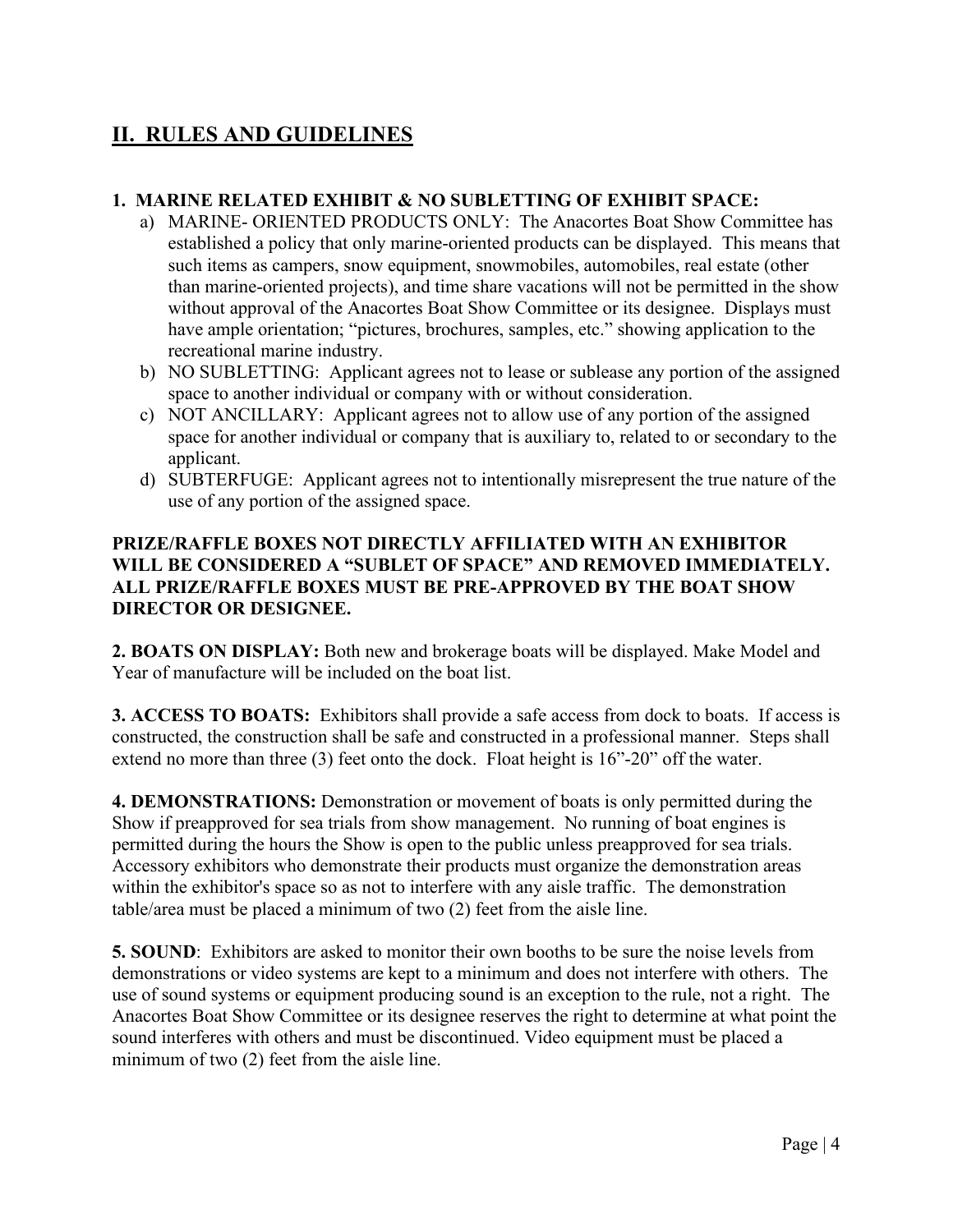**6. FENDERS AND LINES**: Stern-loading requires an additional amount of line and fenders. Please come to the show prepared with at least six (6) large fenders per boat.

**7. STAYING ABOARD OVERNIGHT:** Exhibitors may stay aboard their boat at night. You must make arrangements in advance at the Boat Show Office. A list of exhibitors staying aboard will be given to Security Officers. If your name is not on the list, you will be asked to leave. Proper identification (driver's license) will be required.

**8. Exhibitors are NOT permitted to screw into the docks for any reason**. No exceptions. Display materials and signage must be free standing or secured using temporary fasteners such as cable ties, bungies, clamps, nylon rope, etc. Exhibitors will be held accountable for any violations or damage to the Cap Sante Marina docks.

## **III. DISPLAYS**

**1. TENT BOOTH SPECIFICATIONS:** Each booth will be at least 10' wide by 10' deep. Tent displays come with one (1) 500-watt standard electrical outlet.

Additional booth décor can be rented from Pacific Party Canopy. (Order form included)

#### **2. PLAZA DISPLAYS:**

Pop-up 10x10 tent are not permitted, but professionally installed tenting is permitted.

Additional booth décor can be rented from Pacific Party Canopy. (Order form included)

**3. MARINE-ORIENTED PRODUCTS ONLY:** The Anacortes Boat & Yacht Show is proud of the fact that it is purely marine in nature. In order to maintain this characteristic, the Anacortes Boat Show Committee has established a policy that marine-oriented products only can be displayed. This means that such items as campers, snow equipment, snowmobiles, real estate (other than marine oriented projects), and time-share vacations will not be permitted in the show without the approval of the Boat Show Committee or its designee. Displays must have ample orientation (pictures, brochures, samples, etc.) showing application to the recreational marine industry.

**4. CHARACTER OF EXHIBITS:** Only products of the assigned exhibitor may be exhibited within the assigned space.

#### **5. GUIDELINES FOR DISPLAY**

#### **A. All Displays**

Each exhibitor is entitled to a reasonable sight line from the aisle regardless of the size of the exhibit. Each exhibitor is also entitled to use as much of the total floor space as possible as long as such use does not interfere with the rights of other exhibitors. In the event of a dispute, the NMTA Anacortes Boat Show Committee or its designee will determine whether or not an obstruction exists. Consideration will be given but not limited to the following factors: 1) Size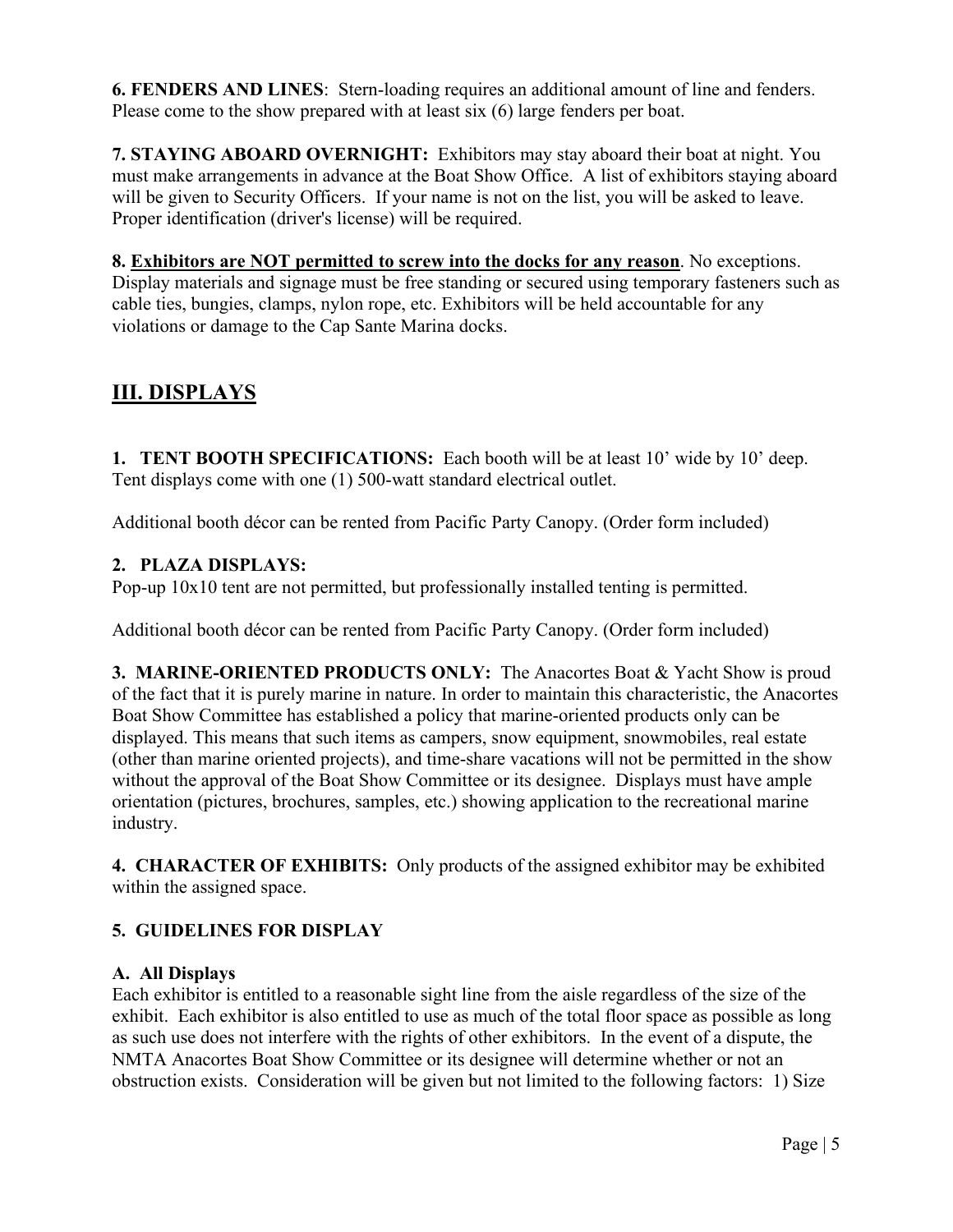of aisle frontage 2) Type of partition or display, i.e. solid wall vs. see-through. The decision of the NMTA Anacortes Boat Show Committee or its designee will be final.

#### **B. Accessory Tent Displays**

Height: Exhibit fixtures, components and identification signs will be permitted to a maximum height of 8'3". Intent: If a portion of an exhibit booth extends above 8'3" high, the exhibit booth background will detract from the overall impact of the exhibit directly behind that booth regardless of how the rear of the offending exhibit is finished.

Depth: All display fixtures over 4'0" in height and placed within 10 lineal feet of an adjoining exhibit, must be confined to that area of the exhibitor's space which is at least 4'0" from the aisle line. Intent: Each exhibitor is entitled to a reasonable sightline from the aisle regardless of the size of the exhibit. Exhibitors with larger space – 30 lineal feet or more – should also be able to effectively use as much of the total floor space as possible as long as they do not interfere with the rights of others. The limitation on display fixtures over 4'0" and within 10 lineal feet of a neighboring exhibit is intended to accomplish both these aims.

**6. SIGNS:** NMTA has no interest in the prices at which the exhibitors are willing to sell their products but is interested in maintaining a high standard in displays and presentations.

**7. MUSIC**: A video with background music may be played in Applicants exhibit provided Applicant has first secured a license covering "public performance rights" or "all rights" to play the music contained in said video and has executed a Hold Harmless and Agreement Re: Use of Music at Boat Show Exhibit. Said Agreement must be delivered to NMTA prior to the opening of the show. A Hold Harmless Agreement Form is included at the end of this handbook.

**8. FOOD AND BEVERAGES:** No refreshments, food or alcoholic beverages shall be made available to the public (except by designated vendors) or consumed on boats or piers during the hours the show is open to the public.

**9. DISTRIBUTION OF LITERATURE AND GIVEAWAYS:** No person or firm will be allowed to distribute literature or merchandise outside of their own exhibit area. Persons or firms not exhibiting in the boat show will not be allowed to distribute any literature or merchandise without the written consent of the NMTA, the Anacortes Boat Show Committee or its designee.

**10. INSURANCE ENDORSEMENT:** Applicant shall maintain forms of insurance coverage described in (a), (b), and (c) of this section and shall name as "Additional Insureds" for such policies: 1) Northwest Marine Trade Association, 2) Anacortes Chamber of Commerce, and 3) Port of Anacortes 4) Active Interest Media. Applicant shall maintain all risk property insurance covering Applicant's own property and property of others in the Applicant's care, custody, or control. Applicant agrees to waive subrogation against the Additional Insureds and their employees for loss of or damage to Applicant's property and property of others in Applicant's care, custody, or control. Applicant's insurance shall be endorsed to make Applicant's insurance primary and non-contributory in any and all claims to any insurance Additional Insureds may carry. The policies shall be endorsed with a waiver of subrogation or waiver of the transfer of the rights of recovery in favor of Additional Insureds. Certificates of Insurance must be furnished to the Show Sponsors (defined as Northwest Marine Trade Association and Anacortes Chamber of Commerce), prior to move in, including a copy of the Additional Insured endorsement and other endorsements that validate the coverage requirements of this section.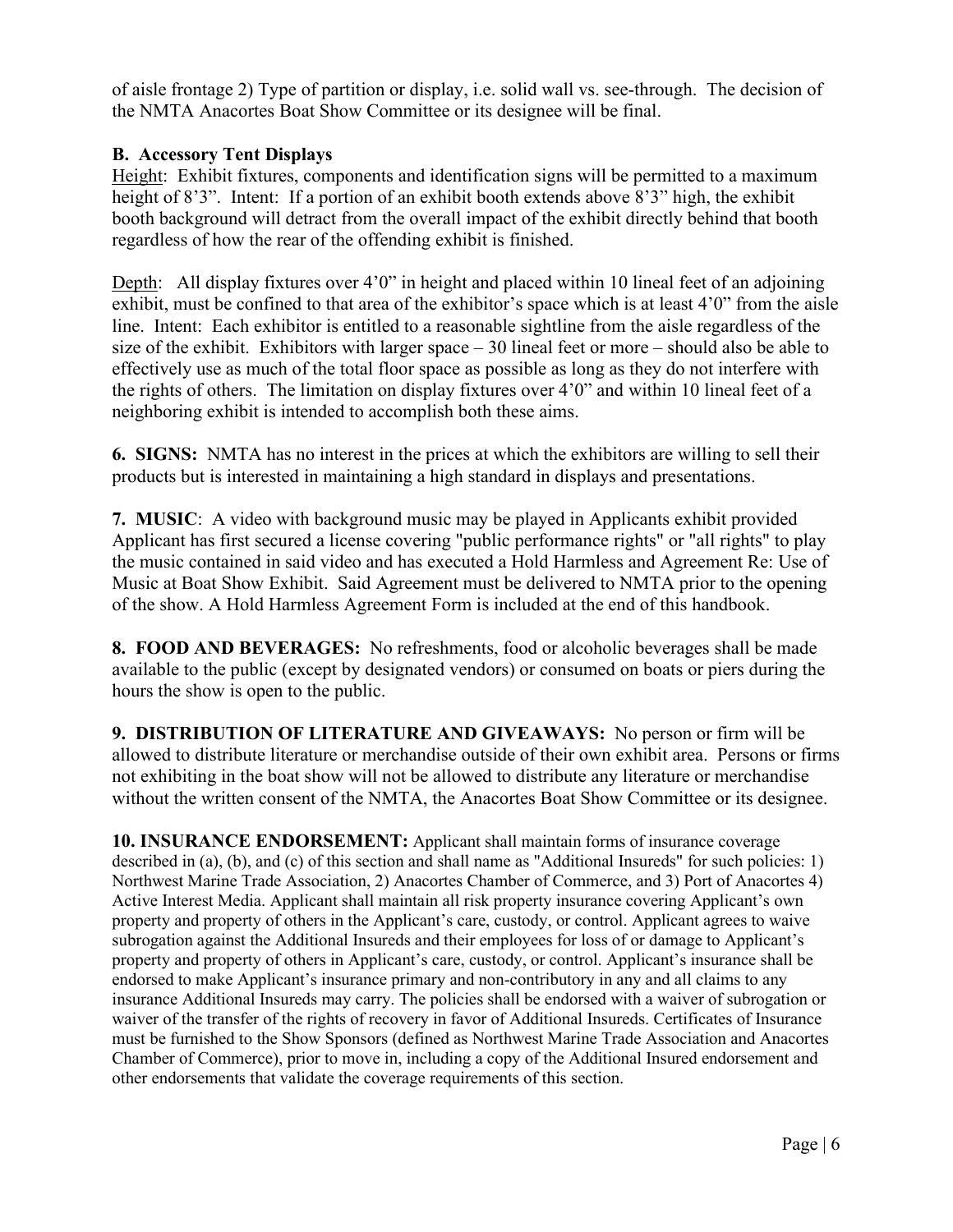(a) Required of all Applicants. Commercial general liability insurance coverage for bodily injury, personal injury and property damage, including contractual liability, in the minimum amounts of \$1,000,000 per occurrence and \$1,000,000 in the aggregate where aggregate limits apply.

(b) Required for in-water vessels. If Applicant will have a vessel docked or moored in water at the Anacortes Boat and Yacht Show, Applicant shall maintain Protection and Indemnity insurance coverage for third party property damage and bodily injury with limits of at least \$1,000,000 per occurrence. This shall include vessel pollution liability, if not already included in the standard vessel owner's liability policy.

(c) Required for motor vehicles. If Applicant will bring a licensed auto vehicle onto premises leased by Show Sponsors, (whether owned, leased or hired by Applicant) Applicant shall maintain auto liability insurance coverage for bodily injury and property damage arising out of vehicle operations on or about the premises and appurtenant areas with a single limit of at least \$1,000,000 per occurrence.

**11. MOVE-IN:** Exhibitors will be notified of their specific move-in time no later than May 13, 2022. Please be staged and ready at your appointed time or risk not being placed where you were assigned. Boats arriving at Cap Sante Marina prior to Monday, May 17 will be responsible for all guest moorage fees. The general move-in schedule is listed below:

In-Water Boat Displays Tuesday, May 17 – Wednesday, May 18

Shoreside/Boat Displays Tuesday, May 17 - Wednesday May 18.

Accessory Displays Tuesday, May 17 and Wednesday May 18

#### **Show Office Hours**

Monday, May 16: Closed Tuesday & Wednesday, May 17 & 18: *9 am – 5 pm* Thursday, May 19: *8 am – 6 pm* Friday – Sat, May 19 -21: *9 am – 6 pm*

#### **12. MOVE-OUT:**

In-Water Boat Displays Saturday, May 21 after 6:00 p.m. – some boats Sunday, May 22 – all boats by 5 pm

Shoreside / Boat Displays Saturday, May 21 after 6:00 p.m. Sunday, May 22 – all boats by 5 pm

Accessory/Tent Displays Saturday, May 21 after 6:00 p.m. – all displays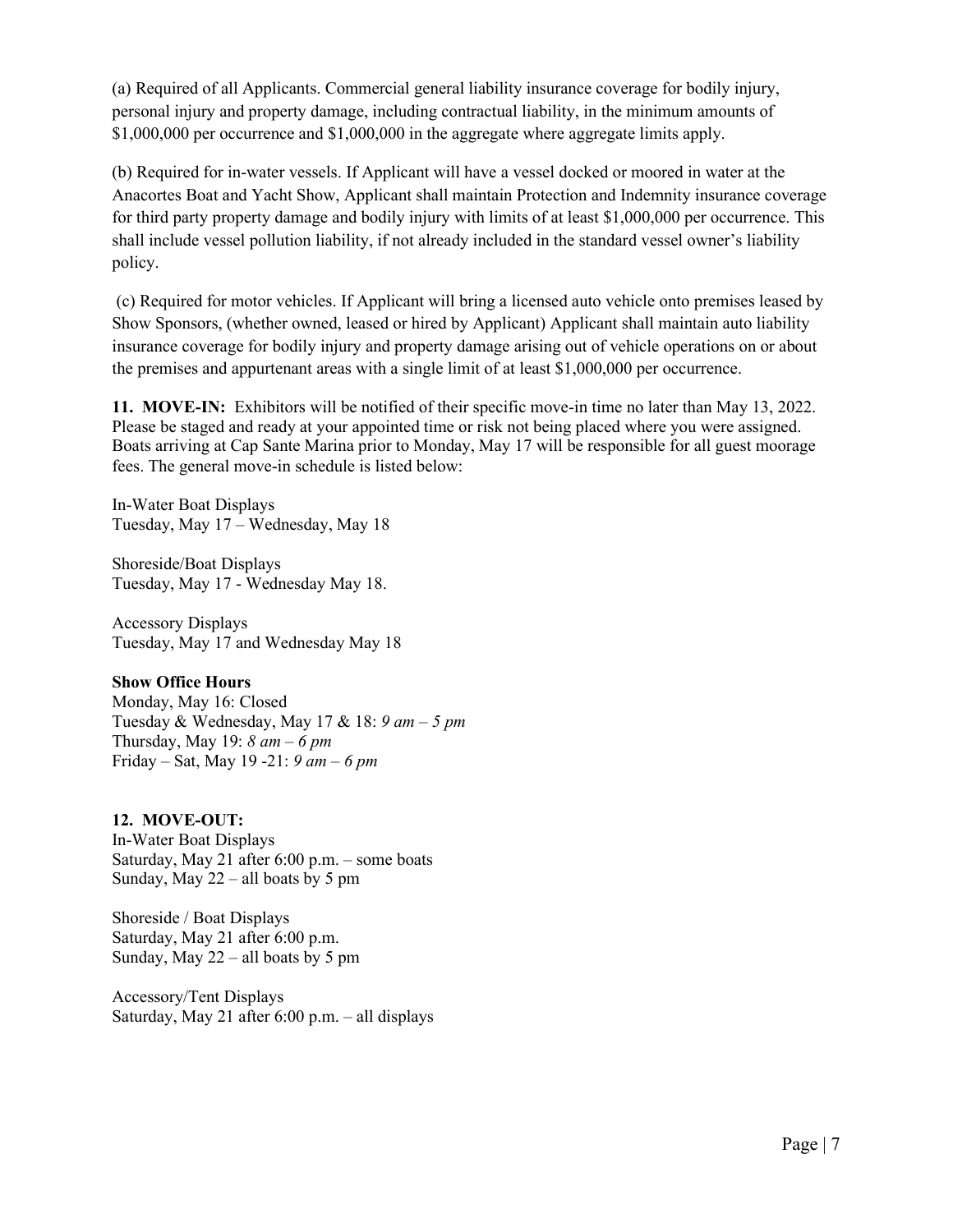#### **13. BUSINESS LICENSES:**

#### **Washington State Department of Revenue**

Effective July,1 2003 **ALL** Seattle Boat Show exhibitors **MUST** have an open tax registration number with the Washington State Department of Revenue. Exhibitors not registered with the Department of Revenue **CANNOT** participate in the show. Contact the Department of Revenue at 1-866-248-1287 # 7 or 1-800-647-7706 to get your **free** tax number (UBI #) and remittance form.

Exhibitors selling retail must collect and remit the appropriate Washington State retail sales tax. If your business is not required to collect Washington State retail sales tax, you may be required to remit Business & Occupation tax. The state B&O tax is a gross receipts tax calculated on the wholesale selling price. It is measured on the value of products, gross proceeds of sale, or gross income of the business. Washington, unlike many other states, does **not** have an income tax.

If you attend events on a continuing basis in Washington State, you are responsible to call and open your UBI number for each show you attend. You can do this online at: [https://dor.wa.gov/forms/temporary](https://dor.wa.gov/forms/temporary-registration-certificate)[registration-certificate](https://dor.wa.gov/forms/temporary-registration-certificate) or by calling toll free 1-800-647-7706. Please copy the enclosed Registration (UBI) number and provide it to the promoter or coordinator at all future events in Washington State.

#### **Washington State Department of Licensing**

For information regarding a vessel Dealer license, contact Dealer/Manufacturer Services, 1125 Washington St. SE, Olympia, WA 98507, telephone number 360-664-6466.

**14. SECURITY:** It is recommended that exhibitors take precautions such as placing covers over displays when leaving for the evening, locking boats and keeping expensive items out of eyesight to prevent any possible losses.

**15. EXHIBITOR BADGES:** All employees actively working at any exhibitor's display at the show must have their own badge during the show and will need a badge to enter the tent and walk the docks. **Badges will be personalized with name and company**. Please fill out the order

**16. EXHIBITOR GUEST TICKETS:** Guest Tickets will be available for the private use of the exhibitors. These are the General Admission tickets available to exhibitors only at the discounted price of \$6.00 each.

#### **Please note every company will receive 10 Complementary Tickets upon check in at the show office.**

Tickets may be purchased by completing and returning the order form at the end of this handbook. ALL TICKETS ARE NON-REFUNDABLE AND MUST BE PAID FOR WHEN PURCHASED.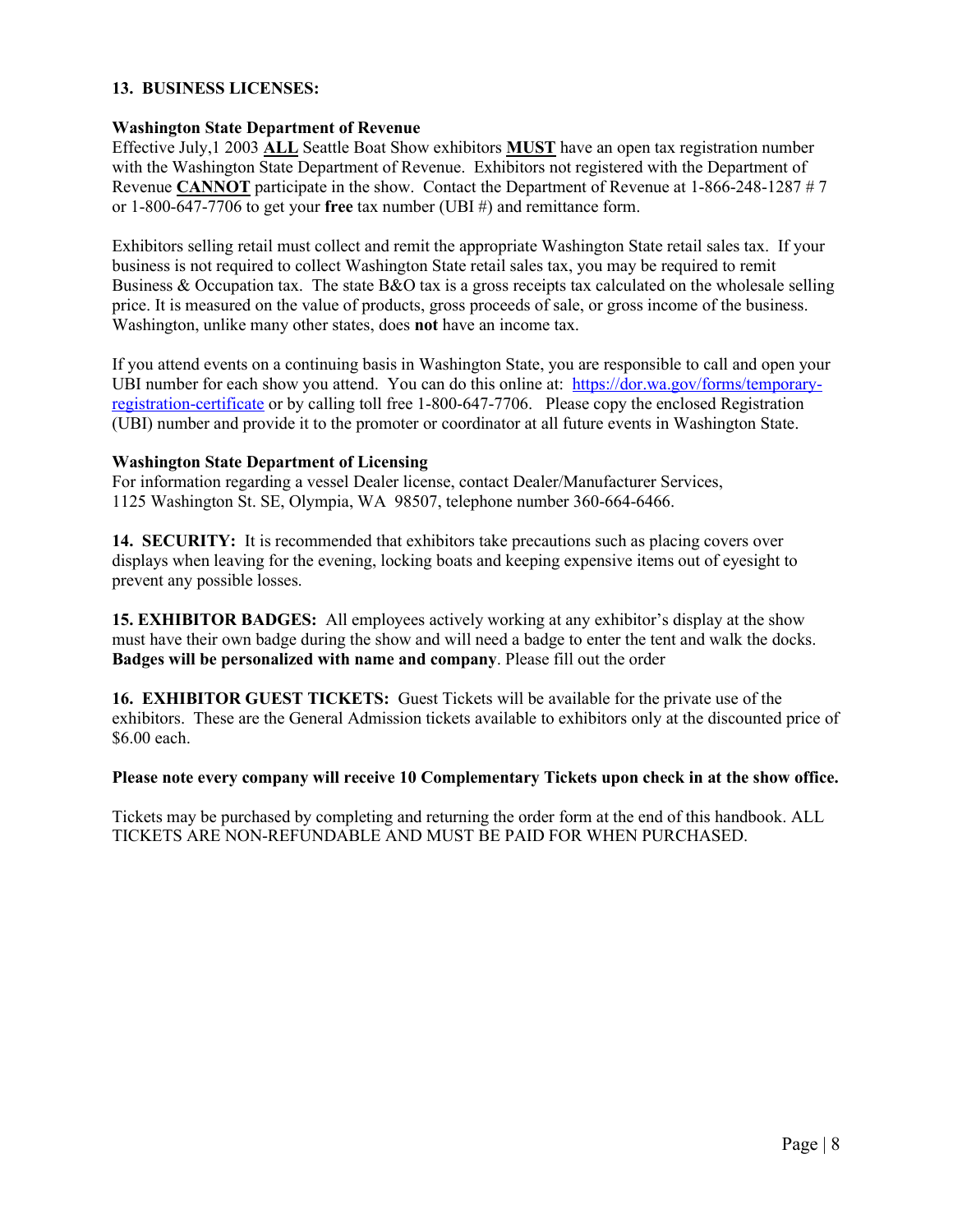# **HOLD HARMLESS AGREEMENT AND AGREEMENT REGARDING USE OF MUSIC AT BOAT SHOW EXHIBITS**

The undersigned exhibitor, exhibiting at the 2022 Anacortes Boat & Yacht Show, agrees to hold NMTA, its employees, officers, Board of Trustees, agents, committee members and volunteers, harmless from all defense costs, attorney fees and other expenses, including all damage awards in favor of BMI, ASCAP and/or any composer or their representative, arising from copyright infringement claims as a result of the undersigned's use of videos containing music at the undersigned exhibit.

The undersigned exhibitor intends to use at its exhibit the following named videos:

- 1.  $2<sub>1</sub>$
- 3.

The undersigned exhibitor warrants that it has a license covering "public performance rights" or "all rights" to play the music contained in the aforesaid videos at its exhibit, *a copy of which license and song list is attached hereto and has bee furnished NMTA.*

The undersigned exhibitor further acknowledges and agrees that it will not play said video/s in the event ASCAP, BMI or any composer express any objection.

Name: Company Name:

Signature: Date: Date:

# **FORMS MUST BE RECEIVED BY May 2, 2022!**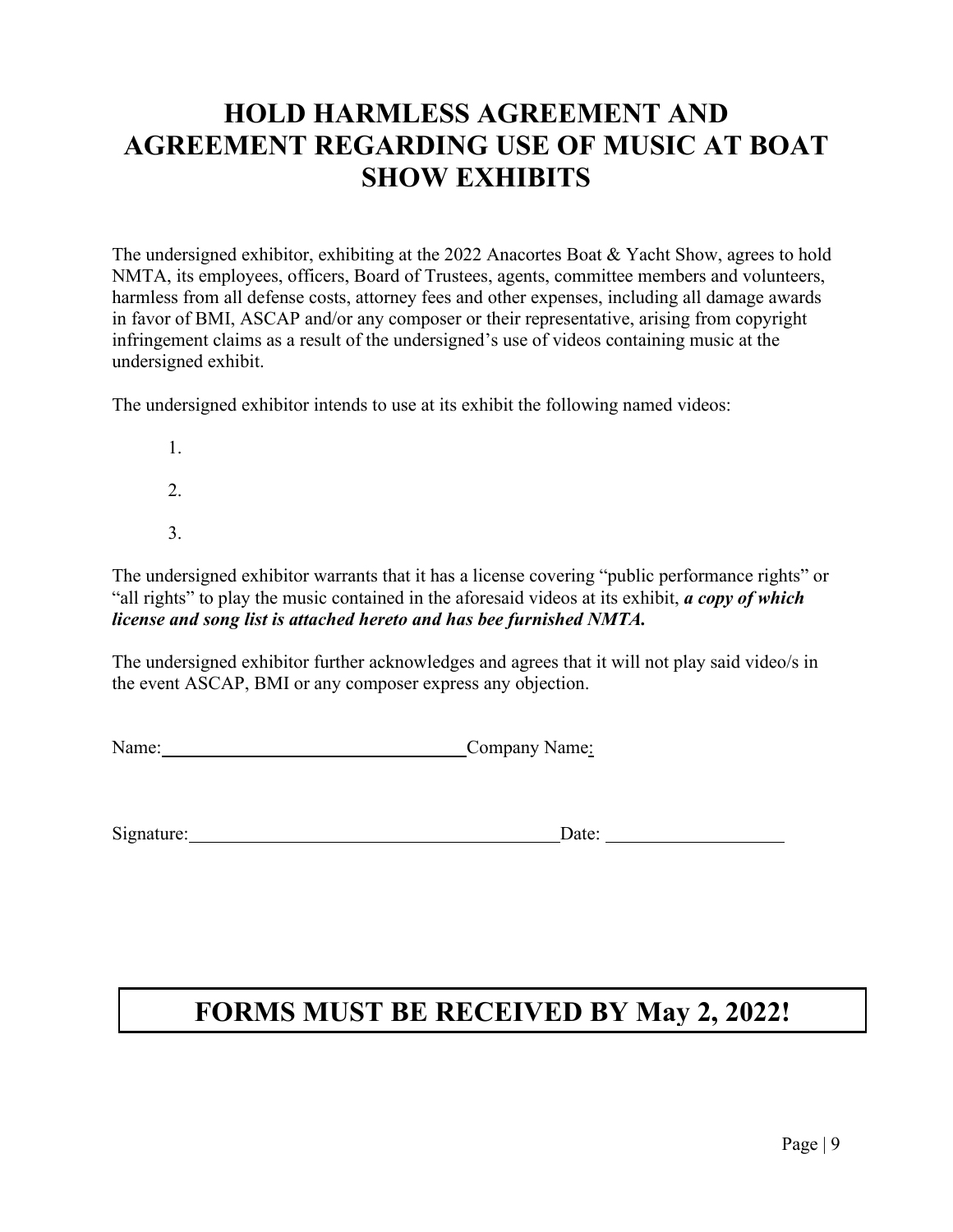



## **GUEST TICKETS**

**Guest Tickets are \$6 each and are available only to Anacortes Boat & Yacht Show exhibitors.** Use Guest Tickets to invite your key customers to the Boat Show. All Guest tickets are non-refundable.

**\*Please note every company will receive 10 Complimentary Tickets upon check in at the show office.** 

|                                                                                                                                                                                                                                     |  |  | <b>GUEST TICKET ORDER FORM</b>                                                                                                                                                                                                |  |  |  |  |
|-------------------------------------------------------------------------------------------------------------------------------------------------------------------------------------------------------------------------------------|--|--|-------------------------------------------------------------------------------------------------------------------------------------------------------------------------------------------------------------------------------|--|--|--|--|
|                                                                                                                                                                                                                                     |  |  | I would like to order Guest Tickets at \$6.00 each for a total of \$                                                                                                                                                          |  |  |  |  |
| All guest tickets must be prepaid. I would like to pay with the following:<br>$\Box$ Check enclosed $\Box$ Visa $\Box$ MasterCard (Sorry, No AMEX)                                                                                  |  |  |                                                                                                                                                                                                                               |  |  |  |  |
|                                                                                                                                                                                                                                     |  |  | Card #: Exp. Date:                                                                                                                                                                                                            |  |  |  |  |
| CVC Code                                                                                                                                                                                                                            |  |  |                                                                                                                                                                                                                               |  |  |  |  |
| AUTHORIZED Name on Credit Card Company Name                                                                                                                                                                                         |  |  |                                                                                                                                                                                                                               |  |  |  |  |
| <b>Email for Receipt</b>                                                                                                                                                                                                            |  |  |                                                                                                                                                                                                                               |  |  |  |  |
| Guest Tickets are available for pick up at the Boat Show Office during Show<br>Office Hours. If you would like to pick up the tickets before May 13 contact NMTA<br>Staff at 206-634-0911 to arrange pick up at our Seattle office. |  |  |                                                                                                                                                                                                                               |  |  |  |  |
| <b>GUEST TICKET</b>                                                                                                                                                                                                                 |  |  |                                                                                                                                                                                                                               |  |  |  |  |
|                                                                                                                                                                                                                                     |  |  | Name: Name: Name: Name: Name: Name: Name: Name: Name: Name: Name: Name: Name: Name: Name: Name: Name: Name: Name: Name: Name: Name: Name: Name: Name: Name: Name: Name: Name: Name: Name: Name: Name: Name: Name: Name: Name: |  |  |  |  |
| Company: Company:                                                                                                                                                                                                                   |  |  |                                                                                                                                                                                                                               |  |  |  |  |
|                                                                                                                                                                                                                                     |  |  |                                                                                                                                                                                                                               |  |  |  |  |
|                                                                                                                                                                                                                                     |  |  |                                                                                                                                                                                                                               |  |  |  |  |
|                                                                                                                                                                                                                                     |  |  |                                                                                                                                                                                                                               |  |  |  |  |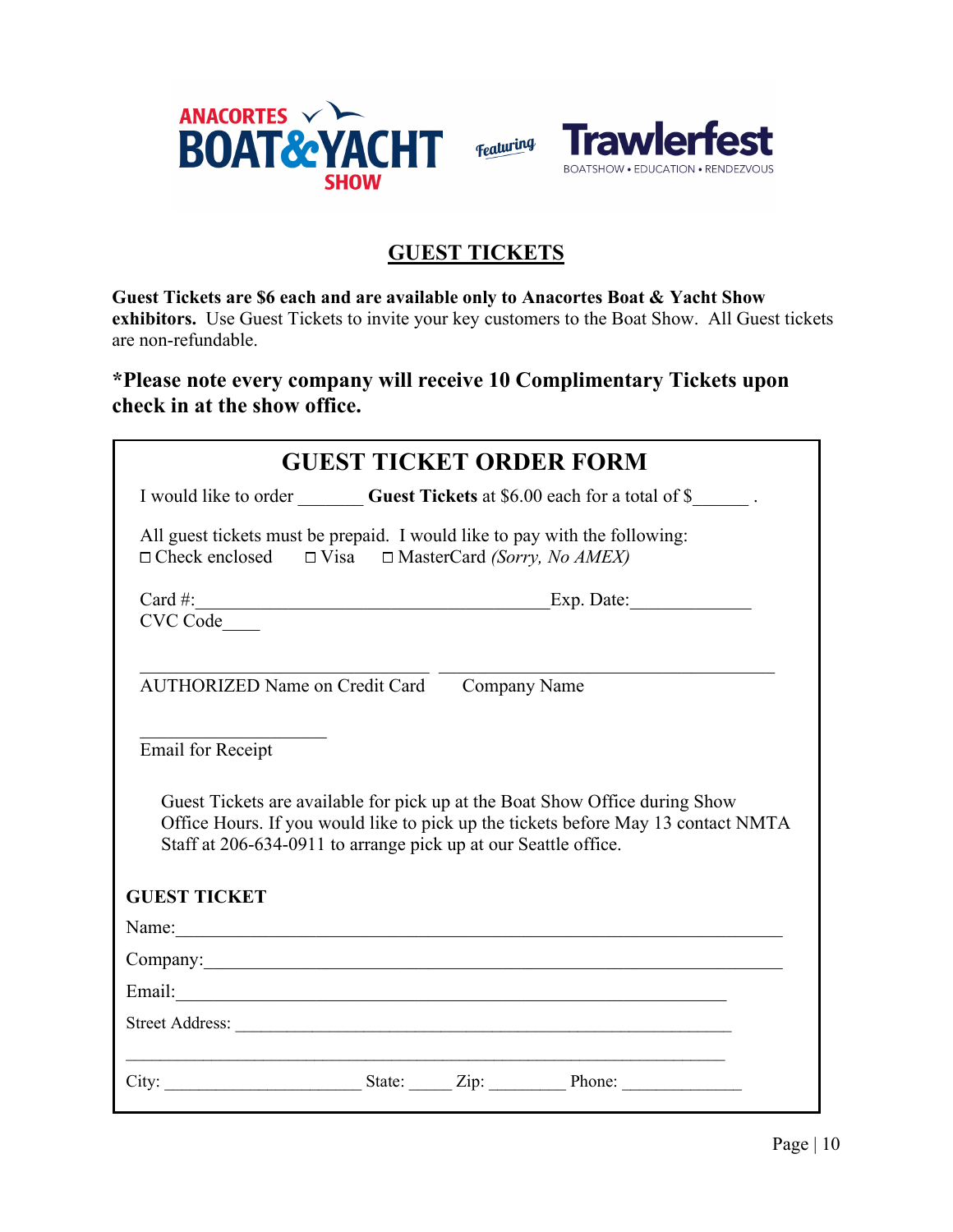

### **EXHIBITOR BADGE ORDER FORM**

All employees actively working at any exhibitor's display at the show must have their own badge during the show and will need a badge to enter the tent area and walk the docks. **Exhibitor Badges will be personalized**  with name and company. To insure your badges are printed and ready for the show please return your list of employees by **May 2, 2022**.

Please list employees who will be actively working at the 2022 Anacortes Boat & Yacht Show and email to katieg@nmta.net

COMPANY NAME:

| 1. |                                               |  |
|----|-----------------------------------------------|--|
|    | 2.                                            |  |
|    | $\begin{array}{c}\n3.\n\end{array}$           |  |
| 4. |                                               |  |
|    | 5.                                            |  |
|    | $\begin{array}{c}\n6. \\ \hline\n\end{array}$ |  |
|    | 7.                                            |  |
|    | 8.                                            |  |
|    | 9.                                            |  |
|    |                                               |  |

# **EMAIL: katieg@nmta.net**

# **ORDERS MUST BE RECEIVED BY May 2, 2022!**